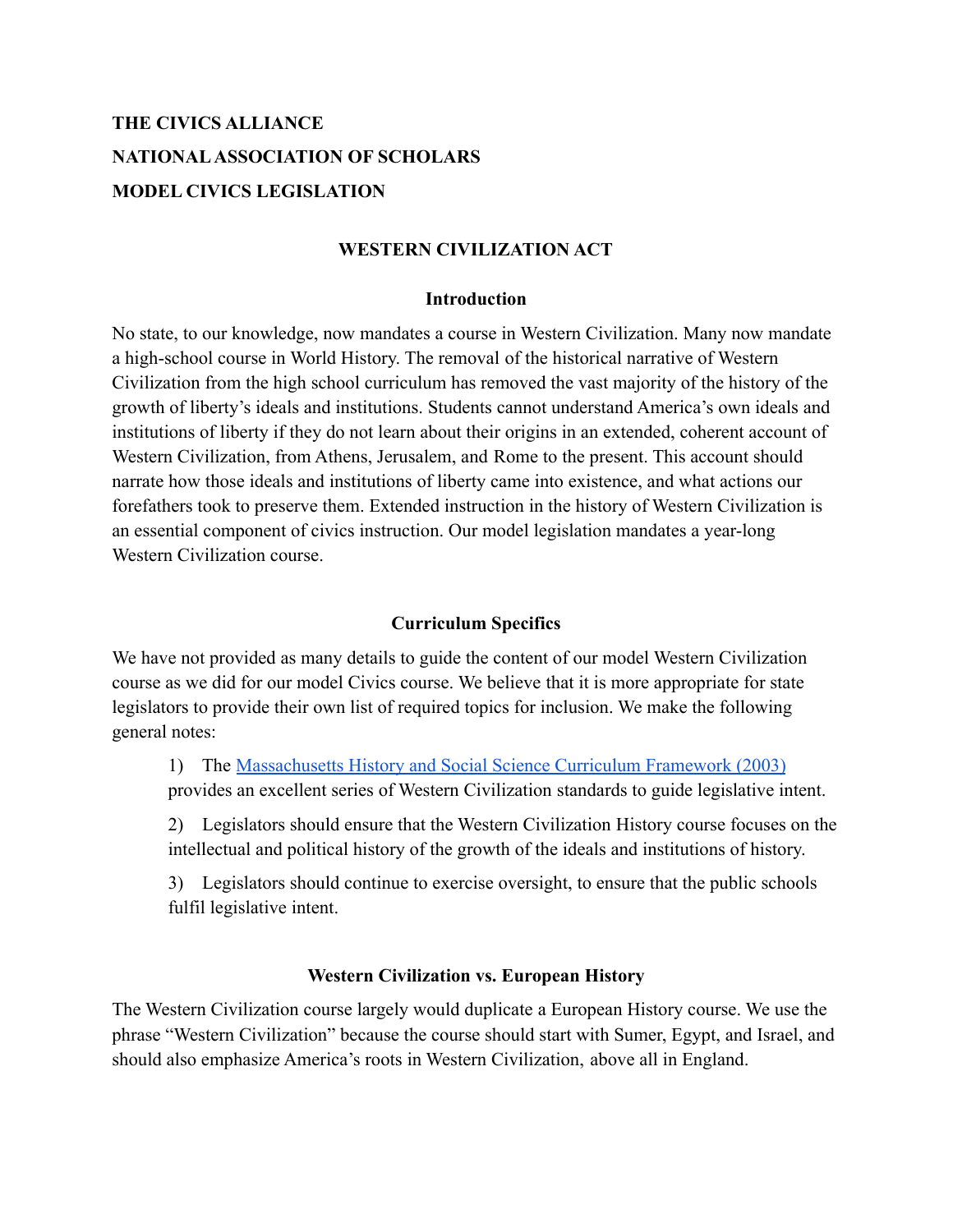#### **Documents**

We have keyed our model bill to include a mandate to study primary-source documents. Good history instruction ought to include study of documents—and it is harder for action civics proponents to subvert a history course that mandates study of documents.

#### **Devotion**

A legislature cannot prescribe in detail how a class should be taught, but it can suggest legislative intent as to the general spirit. We include the phrases "study of and devotion to" to suggest the spirit in which the Western Civilization course should be taught.

#### **Forbidding Action Civics**

**SECTION B** repeats much of the language from our Partisanship Out of Civics Act (POCA) that forbids action civics. We also include the Partisanship Out of Civics Act as a separate chapter in our model civics legislation. If a POCA bill has not yet been passed, however, this language is necessary as a way to prevent a required Western Civilization class from providing instruction in action civics.

#### **Forbidding Critical Race Theory**

**SECTION C** repeats much of the language from our Partisanship Out of Civics Act (POCA) that forbids the intellectual components of Critical Race Theory. We also include the Partisanship Out of Civics Act as a separate chapter in our model civics legislation. If a POCA bill has not yet been passed, however, this language is necessary as a way to prevent a required Western Civilization class from promoting Critical Race Theory.

#### **Liberty**

Our model bill specifies that schools cannot prevent instruction in or citation of documents because of any religious or cultural references in a writing, document, or record pertaining to this course of instruction.

#### **Localism**

Our model bill directs each school district to craft its own Western Civilization curriculum. It also forbids state education departments from providing supplemental readings, textbooks, teacher trainings, lists of instructional resources, and curriculums for the Western Civilization course. Any formally optional resources provided by state education departments will act as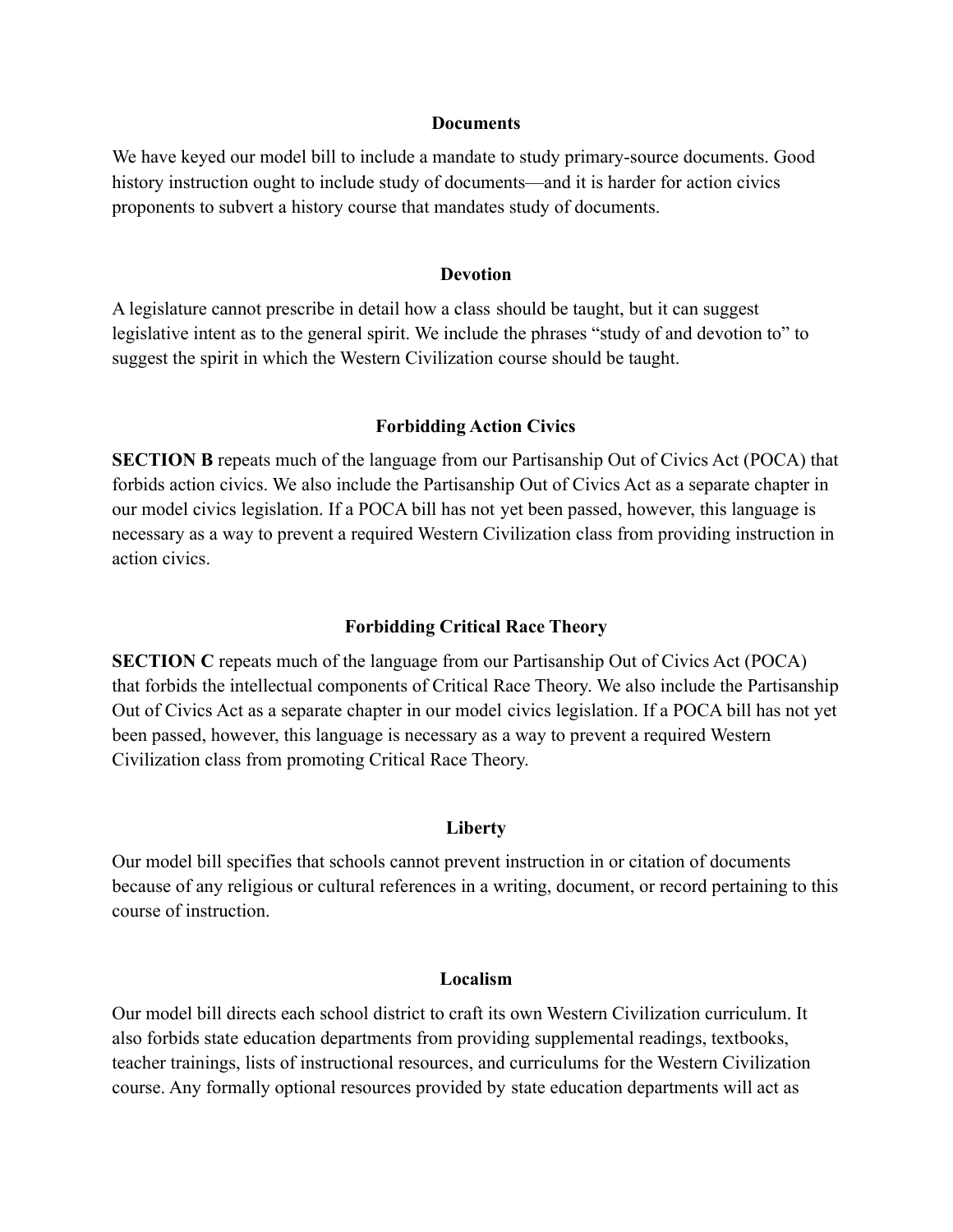informal Western Civilization curricula. We believe that the most reliable version of a state mandate for a Western Civilization course will delegate the mandate to the school districts rather to the state education department.

#### **Accountability**

Public schools should be directly accountable to state legislators, not to the state education department. Any power delegated to a state education department to demand accountability will also give it power to subvert the intent of this bill. We therefore require in **SECTION E** that the state education department transmit annually to state legislators an account of how each school district has put the Western Civilization course into practice—and leave any disciplinary response to the state legislators, not to the state education department. The requirement that schools make their curricula and teacher training public will by itself deter action civics proponents from smuggling their material into a Western Civilization course.

#### **Model Legislative Text**

### **SECTION A:**

(1) Beginning in the 20XX-20XX school year, all public schools or charter schools located within this state shall require students to complete a regular year-long course of instruction in Western Civilization in grade nine, ten, eleven, or twelve.

(2) This course shall instruct students in, at a minimum,

(A) the study of and devotion to Western Civilization's exceptional and praiseworthy history;

(B) the basic political outline of Western Civilization, which shall include the history of ancient Israel, the free Greek city states, the Roman Republic, the Roman Empire, the Carolingian Empire, the medieval Papacy, medieval England, Absolutist France, Parliamentary England, the Napoleonic Wars, World War I, World War II, the communist and fascist challenges to the European order, and the survival and triumph of political and economic liberty;

(C) the basic intellectual history of Western Civilization, which shall include its Greek, Hebrew, and Roman sources; the Christian synthesis of those Greek, Hebrew, and Roman sources that emphasized the equal dignity of all individual humans in the eyes of God; the Renaissance rediscovery of republican liberty; the Reformation; the medieval and early modern English ideals and institutions of common law, jury, militia, local self-government, political and religious liberty, representative government, accountable government, and parliamentary sovereignty; the Scientific Revolution; the Enlightenment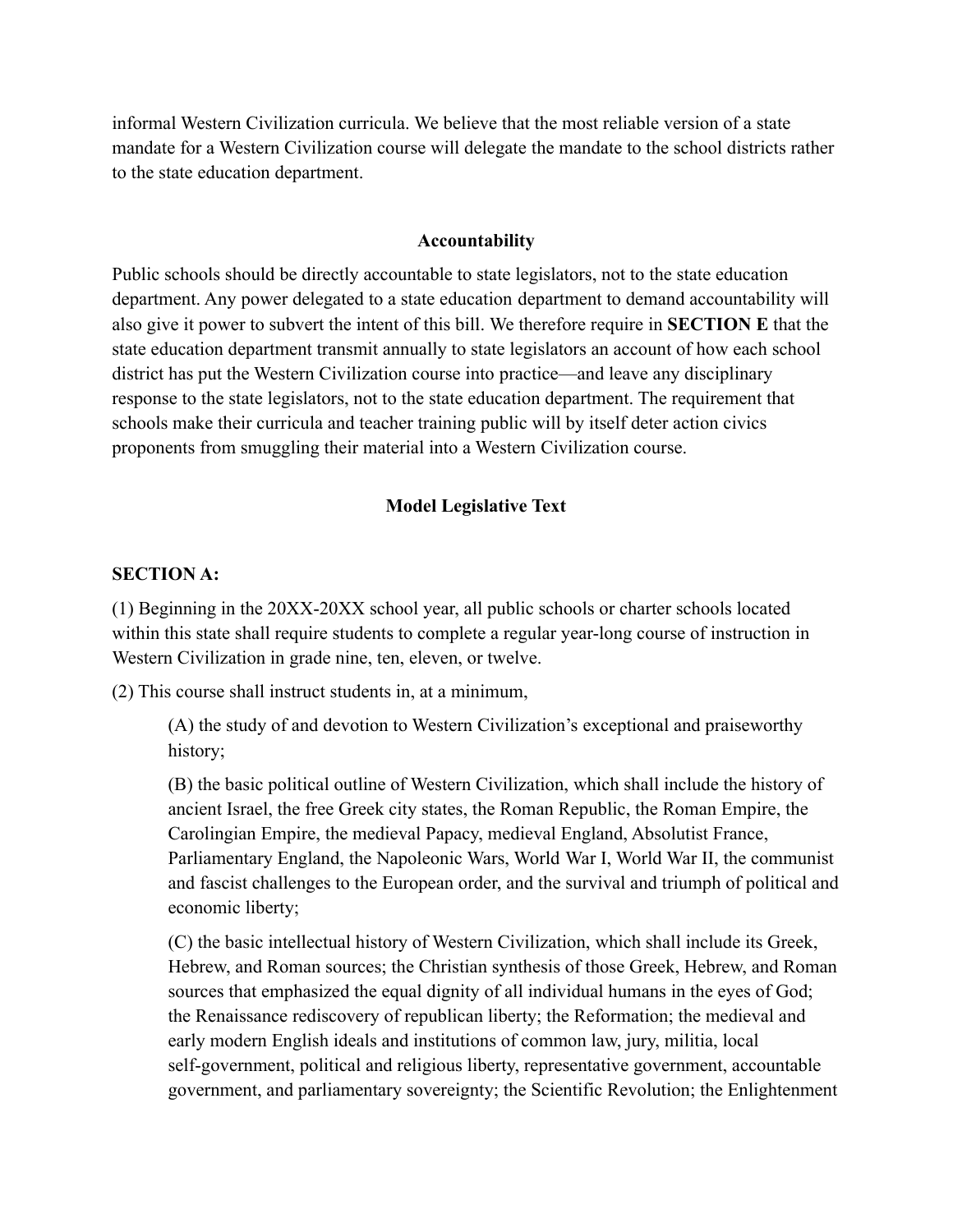ideals of political and economic liberty; the nineteenth-century formulation of the scientific and humanist disciplines; the emergence of modern conservatism and liberalism; and the challenges to liberty of socialism and fascism;

(D) the basic history of science and technology in Western Civilization, which shall emphasize Europe's unique role as the matrix of the modern scientific and industrial world;

(E) the basic economic history of Western Civilization, which shall emphasize Europe's unique role as the matrix of modern mass prosperity, which emerged from the interplay of the ideals and institutions of economic liberty, secure property rights, entrepreneurial innovation, and the industrial revolution;

(F) the basic history of the religious and secular aspects of Western Civilization's cultures, which shall emphasize the thickening cultures of liberty;

(G) the basic history of the fruitful and enduring attachment of Western Civilization's free peoples to their nations and faiths;

(H) primary-source documents that illustrate (B), (C), (D), (E), (F), and (G); and

(I) that Western Civilization's history shall be viewed as factual, not as constructed, shall be viewed as knowable, teachable, and testable, and shall be defined as the creation of a civilization based largely on the ideals and institutions of liberty.

(3) Each school district shall craft its own curriculum for this year-long course of instruction in Western Civilization.

### **SECTION B:**

(1) This year-long course of instruction in Western Civilization may not require, make part of such course, or award course grading or credit to, student work for, affiliation with, practicums in, or service learning in association with, any organization engaged in lobbying for legislation at the state or federal level, or in social or public policy advocacy.

(2) This year-long course of instruction in Western Civilization may not require, make part of such course, or award course grading or credit to, lobbying for legislation at the state or federal level, or any practicum, or like activity, involving social or public policy advocacy. (3) This year-long course of instruction in Western Civilization may not compel any teacher to discuss current events or widely debated and currently controversial issues of public policy or social affairs. (4) Teachers who choose to discuss current events or widely debated and currently controversial issues of public policy or social affairs shall, to the best of their ability, strive to explore such issues from diverse and contending perspectives. (5) No private funding shall be accepted by state agencies or school districts for curriculum development, purchase or choice of curricular materials, teacher training, professional development, or continuing teacher education pertaining to this year-long course of instruction in Western Civilization.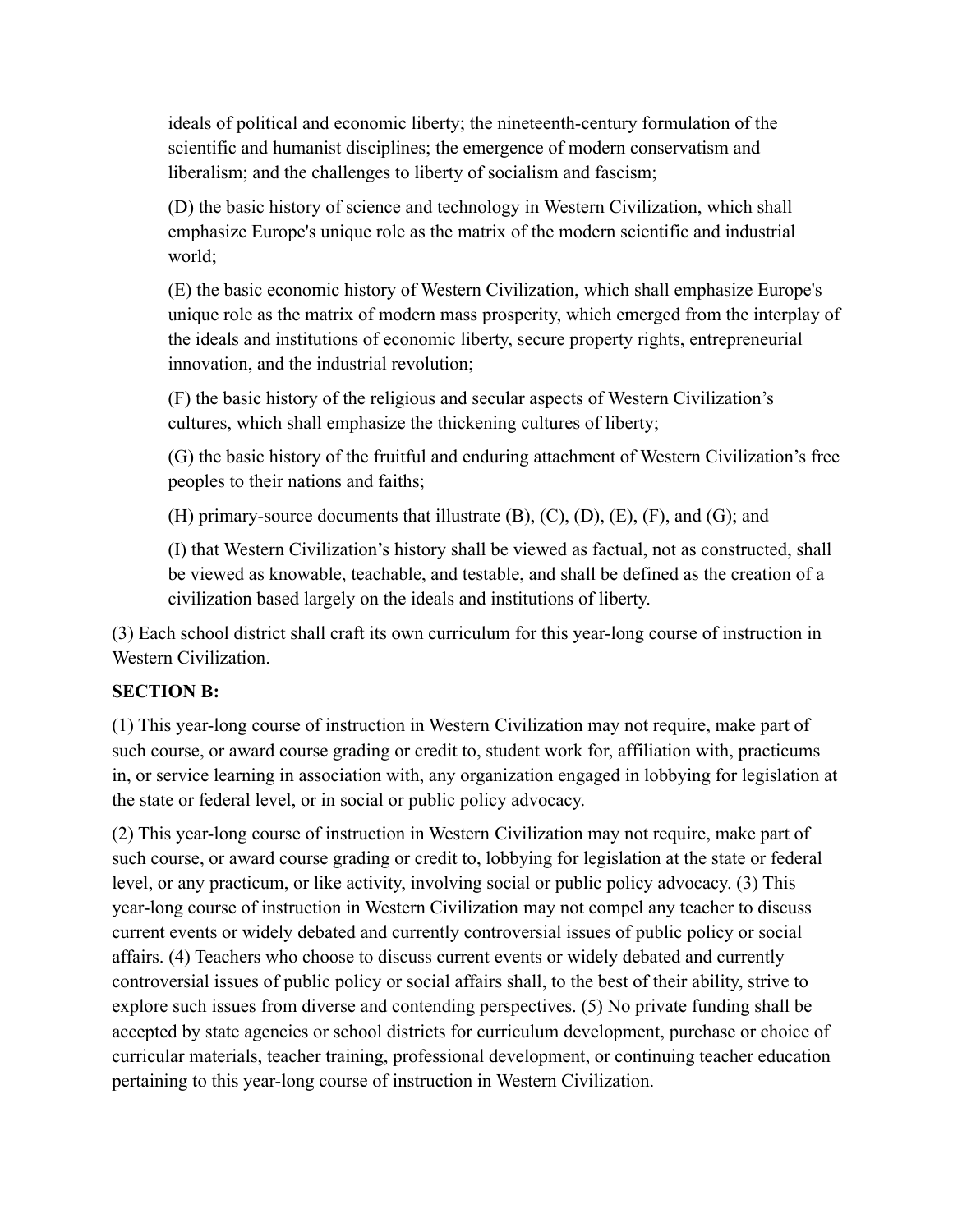#### **SECTION C:**

(1) No teacher shall be compelled by a policy of any state agency, school district, or school administration to affirm a belief in the so-called systemic nature of racism, or like ideas, or in the so-called multiplicity or fluidity of gender identities, or like ideas, against his or her sincerely held religious or philosophical convictions. (2) No state agency, school district, or school shall teach, instruct, or train any administrator, teacher, staff member, or employee to adopt or believe any of the following concepts: (a) one race or sex is inherently superior to another race or sex; (b) an individual, by virtue of his or her race or sex, is inherently racist, sexist, or oppressive, whether consciously or unconsciously; (c) an individual should be discriminated against or receive adverse treatment solely or partly because of the individual's race; (d) members of one race cannot or should not attempt to treat others without respect to race; (e) an individual's moral standing or worth is necessarily determined by his or her race or sex; (f) an individual, by virtue of his or her race or sex, bears responsibility for actions committed in the past by other members of the same race or sex; (g) an individual should feel discomfort, guilt, anguish, or any other form of psychological distress on account of his or her race or sex; (h) meritocracy or traits such as a hard work ethic are racist or sexist, or were created by members of a particular race to oppress members of another race; (i) fault, blame, or bias should be assigned to a race or sex, or to members of a race or sex because of their race or sex. (3) No teacher, administrator, or other employee in any state agency, school district, open enrollment charter school, or school administration shall approve for use, make use of, or carry out, standards, curricula, lesson plans, textbooks, instructional materials, or instructional practices that serve to inculcate the following concepts: (a) one race or sex is inherently superior to another race or sex; (b) an individual, by virtue of his or her race or sex, is inherently racist, sexist, or oppressive, whether consciously or unconsciously; (c) an individual should be discriminated against or receive adverse treatment solely or partly because of the individual's race; (d) members of one race cannot and should not attempt to treat others without respect to race; (e) an individual's moral standing or worth is necessarily determined by his or her race or sex; (f) an individual, by virtue of his or her race or sex, bears responsibility for actions committed in the past by other members of the same race or sex; (g) any individual should feel discomfort, guilt, anguish, or any other form of psychological distress on account of his or her race or sex; (h) meritocracy or traits such as a hard work ethic are racist or sexist, or were created by a members of a particular race to oppress members of another race; (i) that the advent of slavery in the territory that is now the United States constituted the true founding of the United States; or (j) that, with respect to their relationship to American values, slavery and racism are anything other than deviations from, betrayals of, or failures to live up to, the authentic founding principles of the United States, which include liberty and equality.

#### **SECTION D:**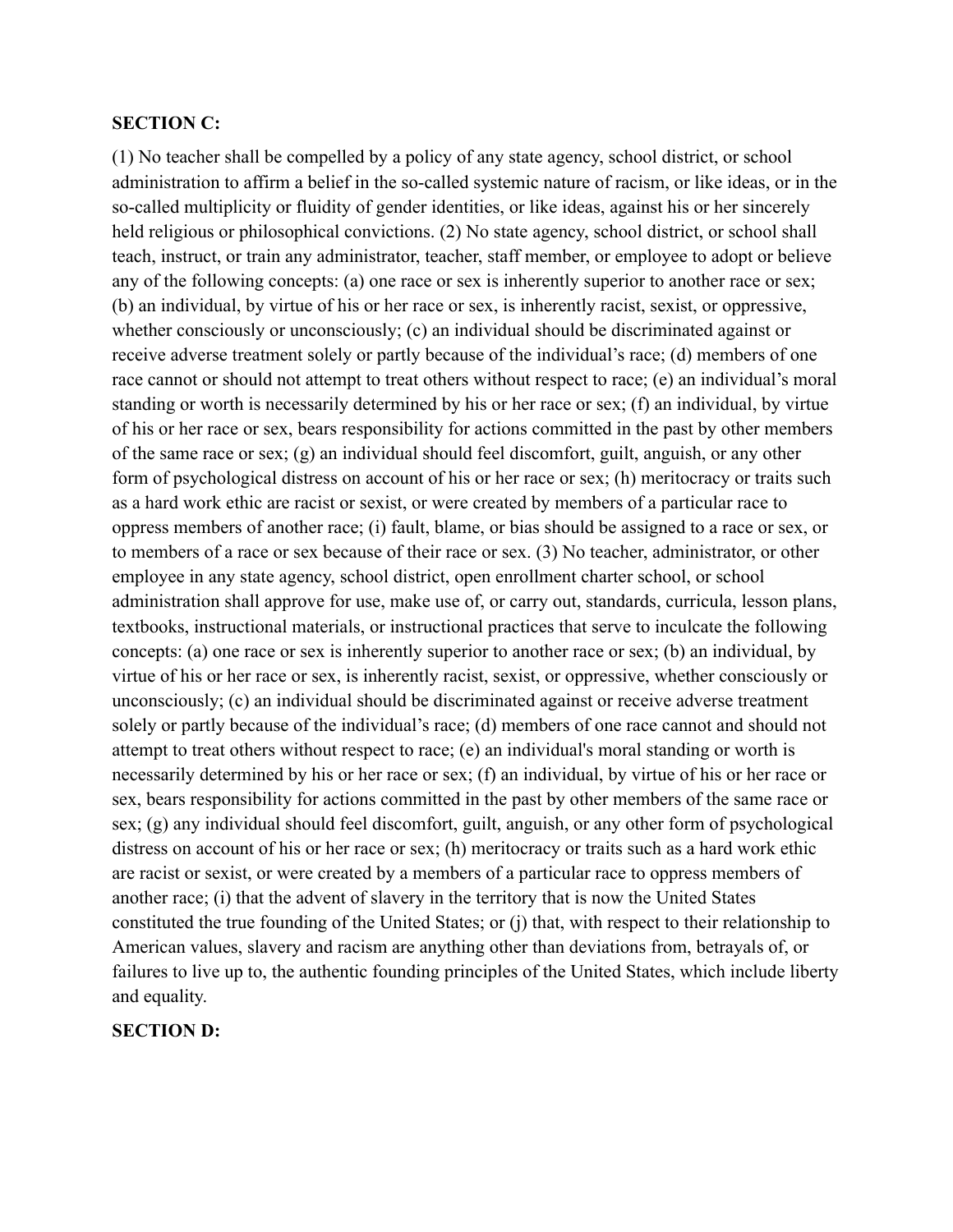The State Board of Education shall prescribe no list of documents, no supplemental readings, no textbooks, no teacher training, no list of instructional resources, and no curriculum for this year-long course of instruction in Western Civilization.

## **SECTION E:**

The State Board of Education shall report on or before September 1 of each year to the Chairmen of the Education Committees of the Senate and the House of Representatives on the specific Western Civilization curriculum content and teacher training used by each school district to implement this legislation.

# **SECTION F:**

(1) No public school or charter school may permit content-based censorship in this course based on religious or cultural references in a writing, document, or record pertaining to this course of instruction.

(2) No public school or charter school may permit a student to be prevented in this course from, or punished in any way, including a reduction in grade, for, using a religious or cultural reference from a writing, document, or record pertaining to this course of instruction.

# **SECTION G:**

If any provision of this chapter, or the application of any provision to any person or circumstance, is held to be invalid, the remainder of this chapter and the application of its provisions to any other person or circumstance shall not be affected thereby.

# **Existing State Statutes**

# *World History*

California: [Cal Ed Code Div. 2 Part 20 Chap. 4 § 33540.2](https://leginfo.legislature.ca.gov/faces/codes_displaySection.xhtml?lawCode=EDC§ionNum=33540.2.) [*Instructional Quality Commission [33530 - 33546]*]; [Cal Ed Code Div. 2 Pat 20 Chap.](https://leginfo.legislature.ca.gov/faces/codes_displaySection.xhtml?lawCode=EDC§ionNum=33540.4.) 4 § 33540.4 [*Instructional Quality Commission [33530 - 33546]*]; [Cal Ed Code Div. 4 Part](https://leginfo.legislature.ca.gov/faces/codes_displaySection.xhtml?lawCode=EDC§ionNum=51225.3.) 28, Chap. 2 § 51225.3 [*Courses of Study, Grades 7 to 12 [51220 - 51230]*]

District of Columbia: [Rule 5-A2203.3](http://dcrules.elaws.us/dcmr/5-a2203) [*Academic Requirements*]

Florida: [Fla. Stat. § 1003.41](http://www.leg.state.fl.us/Statutes/index.cfm?App_mode=Display_Statute&URL=1000-1099/1003/Sections/1003.41.html) [*Next Generation Sunshine State Standards*]; [Fla. Stat. § 1003.4282](http://www.leg.state.fl.us/Statutes/index.cfm?App_mode=Display_Statute&Search_String=&URL=1000-1099/1003/Sections/1003.4282.html) [*Requirements for a standard high school diploma*]

Maryland: [Md. Code Regs. 13A.03.02.03](https://casetext.com/regulation/maryland-administrative-code/title-13a-state-board-of-education/subtitle-03-general-instructional-programs/chapter-13a0302-graduation-requirements-for-public-high-schools-in-maryland/section-13a030203-enrollment-and-credit-requirements) [*Enrollment and Credit Requirements*]

Michigan: [MCL 380.1164b](http://www.legislature.mi.gov/(S(wq4pqgmxgng5tgk2ti4aj4xh))/mileg.aspx?page=getObject&objectName=mcl-380-1164b) [*African history; course content*]